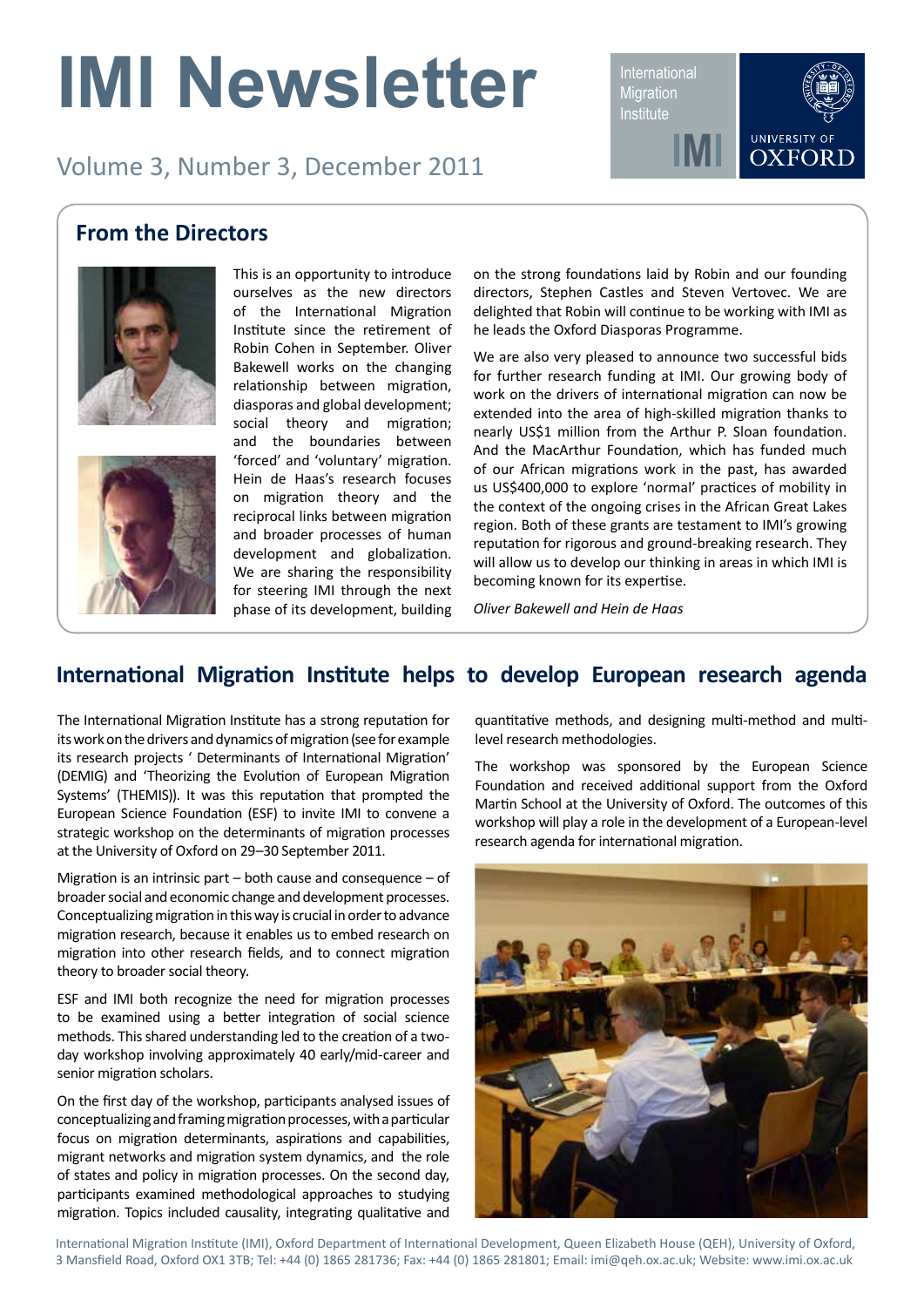## **Research continues in Africa with funding from MacArthur**

#### **Mobility in the African Great Lakes Region**

**The MacArthur Foundation has awarded IMI a grant of US\$400,000 to study the complex interrelationships between patterns of migration and displacement in the context of violent conflict.** 

This study will focus on the Great Lakes region of Africa, which has been immersed in conflict for many years. The movement of people in the region is often analysed primarily as a process of displacement, with little consideration of other 'normal' reasons for moving, such as a jobs, education or marriage. Policy responses tend to focus on solving this displacement, often by returning people to their place of origin, but such responses frequently fail to recognize the complex mix of motivations for migration. This can result in people wanting to resist such interventions.

Gaining a better understanding of the underlying processes of migration is essential if we are to find more effective ways of helping societies to emerge from prolonged conflict and move towards sustainable development.

IMI staff working on the new project (Oliver Bakewell and Ayla Bonfiglio) will collect data in the Democratic Republic of Congo, Kenya, and Uganda, in partnership with regional academic institutions. The data and its subsequent analysis will be discussed at a regional workshop with key stakeholders including policy makers and representatives from states, civil society, international NGOs and donors.

The project will develop new insights into the underlying dynamics of migration which will be extremely valuable in terms of policy design in this and other geographical locations. The research will benefit those affected by conflict as it improves the quality of interventions to address displacement and post-conflict rehabilitation.

Principal Investigator Dr Oliver Bakewell, Co-Director of IMI, said: 'Everywhere else in the world, people are seen to move for love, learning and adventure (among many other things). However, in the African Great Lakes, we only hear about refugees and internal displacement; there is very little analysis of the patterns of mobility that will continue in both war and peace. This grant from the MacArthur Foundation will enable IMI to address this research gap. It provides an exciting



opportunity to build on IMI's now extensive body of research into African migrations, which includes the MacArthur-funded African Perspectives on Human Mobility project (completed in 2011), and IMI's series of African Migration Workshops.'

#### **African Perspectives on Human Mobility**

Visit the URLS below to read the findings from this recently concluded programme of work also funded by the MacArthur Foundation. The project focused on alternative conceptions of human mobility in the Democratic Republic of Congo, Ghana, Morocco and Nigeria. You can also access some of the datasets.

- Programme web page (see case studies for country reports and datasets): www.imi.ox.ac.uk/researchprojects/african-perspectives-on-human-mobility/ african-perspectives-on-human-mobility
- Final synthesis report: 'Migration, Mobility and the African City': www.imi.ox.ac.uk/pdfs/research-projectspdfs/aphm-pdfs/aphm-synthesis-report-2011
- Policy briefing on collaborative research: IMI Policy Briefing 10: www.imi.ox.ac.uk/pdfs/research-projectspdfs/aphm-pdfs/pb-11-10-africa-based-migrationresearch-experiences-from-a-collaborative-programme

## MacArthur Foundation

The John D. and Catherine T. MacArthur Foundation supports creative people and effective institutions committed to building a more just, verdant, and peaceful world. Through the support it provides, the Foundation fosters the development of knowledge, nurtures individual creativity, strengthens institutions, helps improve public policy, and provides information to the public, primarily through support for public interest media.

**New Publication:** Bakewell, O. (2011) 'Conceptualising displacement and migration: Processes, conditions, and categories', in K. Koser and S. Martin (eds.), *The Migration-Displacement Nexus: Patterns, Processes, and Policies,* Oxford: Berghahn Books.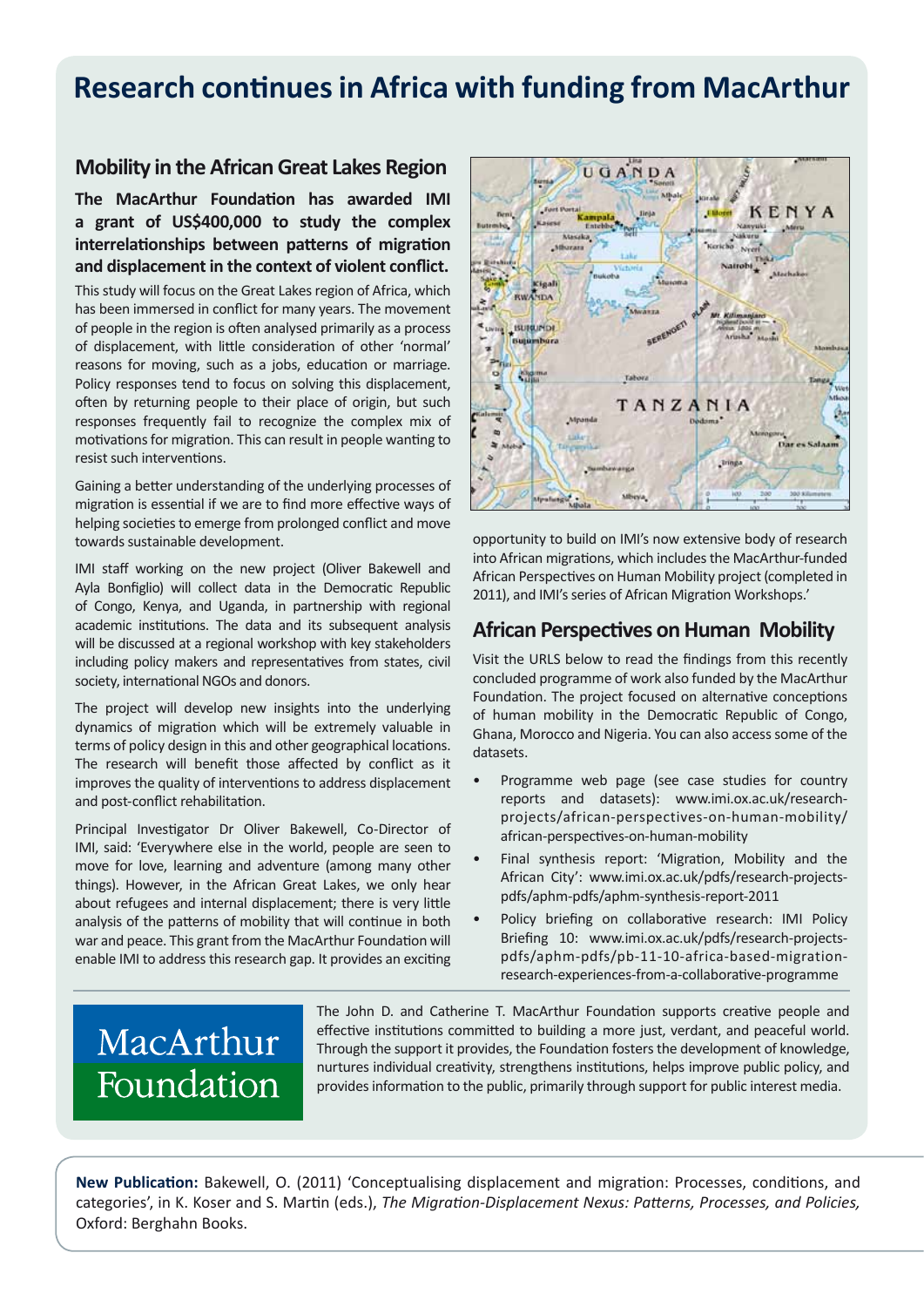## **Funding boost to understand drivers of global migration**

#### **The International Migration Institute has been awarded a grant of nearly US\$1million to advance research into the drivers and dynamics of highskilled migration.**

The grant, awarded by the New York-based Alfred P. Sloan Foundation, will fund a three-year study that complements and enhances existing research at IMI on migration determinants. The goal is to improve understanding of the factors that drive high‐skilled migration and the role of policy in this type of migration. A key focus of the research will be on the drivers and dynamics of the mobility of students and academics within the global South and North, including increasing migration to developing countries. International surveys among students and longitudinal data analysis of migration flows will form an important part of the research activity.

Lead applicant Dr Hein de Haas, Co-Director of IMI and James Martin Fellow, said of the grant, 'This is a tremendous opportunity for gaining new insights into high-skilled and student migration, a fast-growing form of migration affecting all countries around the globe. It is a testament to IMI's ongoing success in raising funds for conducting cutting-edge research on international migration processes.'

High-skilled and student migration are among the fastest growing migration phenomena in the world, but we have little knowledge about the effectiveness of policies to attract the 'best and brightest'. This is an important area of research that aims to help inform government policy.

The global character of IMI's research was a compelling factor in garnering support from the Sloan Foundation, which has an interest in better understanding international markets for scientists and engineers. 'Each nation tends to be interested only in its own policies and to track only aggregate flows through its own borders', said Sloan Program Director Daniel L. Goroff, 'but an individual's migration decision depends on conditions in both the sending and receiving countries. The bilateral and longitudinal data that IMI will compile can therefore provide new insights about the determinants of high-skilled immigration.'



PA Photocall: Postgraduate students at the Said Business School in Oxford

The International Migration Institute is a member of the Oxford Martin School, an interdisciplinary research initiative addressing global future challenges. IMI is committed to developing a long-term and forward-looking perspective on international migration, seeing migration as part of broader processes of global change and development.

The new grant will enable IMI to collect and make available to the public unique data, and to generate evidence-based research to the benefit of the global research and policy community.

Besides the Principal Investigator Dr Hein de Haas, key research staff includes IMI researchers Dr Mathias Czaika and Simona Vezzoli.



### ALFRED P. SLOAN FOUNDATION

The Alfred P. Sloan Foundation is a philanthropic, not-for-profit grantmaking institution based in New York City. Established in 1934 by Alfred Pritchard Sloan Jr., then-President and Chief Executive Officer of the General Motors Corporation, the Foundation makes grants in support of original research and education in science, technology, engineering, mathematics and economic performance.

**New Publication:** Cohen, R. and G. Jónsson (eds.) (2011) *Migration and Culture*, Cheltenham: Edward Elgar. The theoretically challenging and comparative accounts represented here are part of a new wave of thinking which illustrates the meaning of migration and its profound cultural implications.